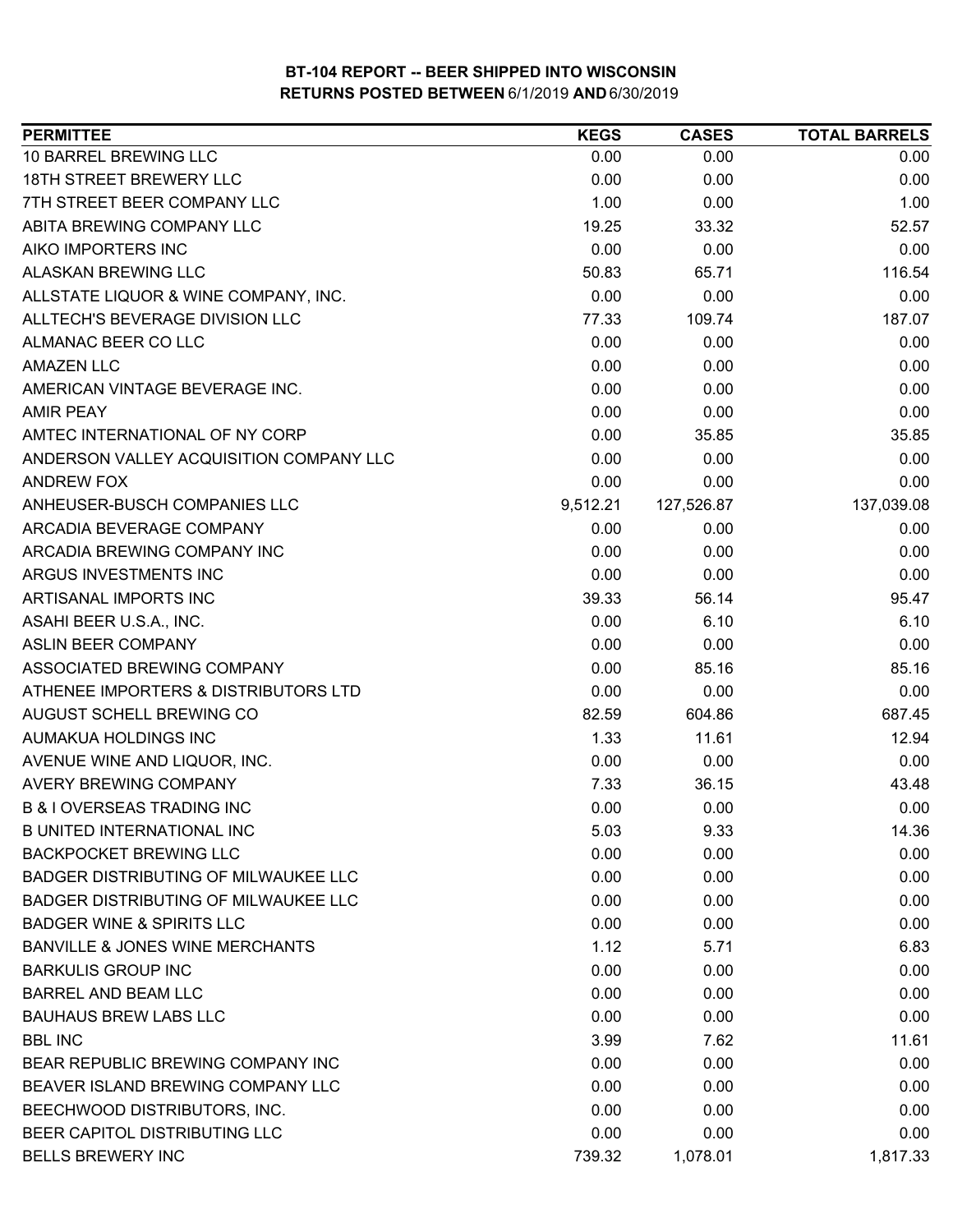| BENT PADDLE BREWING COMPANY<br>53.02<br>96.75<br>149.77<br>BERNICK'S PEPSI-COLA OF DRESSER, INC.<br>0.00<br>0.00<br>0.00<br><b>BIG SKY BREWING CO</b><br>9.50<br>28.51<br>19.01<br><b>BILL'S DISTRIBUTING, LTD.</b><br>0.00<br>0.00<br>0.00<br><b>BINDING BRAUEREI USA INC</b><br>20.45<br>151.70<br>172.15<br><b>BLACKROCKS BREWERY LLC</b><br>7.00<br>22.00<br>29.00<br>0.00<br>BLUE BLOOD BREWING COMPANY, INC<br>0.00<br>0.00<br>BLUE POINT BREWING COMPANY INC<br>0.00<br>0.00<br>0.00<br>0.00<br><b>BLUME BRAUHAUS LLC</b><br>0.00<br>0.00<br><b>BOSTON BEER CORPORATION</b><br>6,152.28<br>293.83<br>5,858.45<br><b>BOULDER BEER INC</b><br>12.00<br>36.39<br>24.39<br>0.00<br>0.00<br><b>BRASS FOUNDRY BREWING CO.</b><br>0.00<br>BRAU BROTHERS BREWING COMPANY, LLC<br>0.00<br>0.00<br>0.00<br><b>BREAKSIDE BREWERY LLC</b><br>0.33<br>0.33<br>0.00<br>BREAKTHRU BEVERAGE GROUP LLC<br>0.00<br>0.00<br>0.00<br>BREAKTHRU BEVERAGE GROUP LLC<br>0.00<br>0.00<br>0.00<br>0.00<br>BREAKTHRU BEVERAGE WISCONSIN NORTH LLC<br>0.00<br>0.00<br>BRECKENRIDGE BREWERY LLC<br>0.00<br>0.00<br>0.00<br>BREWDOG BREWING COMPANY LLC<br>0.00<br>0.00<br>0.00<br>27.54<br><b>BRIAN EWING</b><br>3.50<br>24.04<br>0.00<br>206.28<br>206.28<br>BROWN-FORMAN CORPORATION<br><b>BUFFALO CREEK BREWING LLC</b><br>0.00<br>0.00<br>0.00<br>BUR OAK BREWING COMPANY LLC<br>0.00<br>0.00<br>0.00<br>0.00<br><b>BURNING BROTHERS BREWING LLC</b><br>0.00<br>0.00<br>0.00<br>0.00<br>0.00<br>C.J.W., INC.<br>188.00<br>1,430.53<br>CANAL STREET BREWING CO LLC<br>1,242.53<br>CAPITOL-HUSTING COMPANY, INC.<br>0.00<br>0.00<br>0.00<br>CARRIAGE HOUSE IMPORTS, LTD.<br>0.00<br>15.02<br>15.02<br>CASCADE BREWING COMPANY LLC<br>0.00<br>0.00<br>0.00<br>CENTRAL BEER IMPORT & EXPORT INC<br>0.00<br>0.00<br>0.00<br>0.00<br>0.00<br><b>CHAD YAKOBSON</b><br>0.00<br><b>CHAS A BERNICK INC</b><br>0.00<br>0.00<br>0.00<br><b>CHASE HEALEY</b><br>6.14<br>10.26<br>4.12<br><b>CHATHAM IMPORTS INC</b><br>0.00<br>0.00<br>0.00<br>CHICAGO BREW WERKS INC<br>0.00<br>0.00<br>0.00<br><b>CHRIS MICHNER</b><br>0.00<br>0.00<br>0.00<br><b>CHRISTIAN P SCHAEFER</b><br>0.00<br>0.00<br>0.00<br>CITY BREWING COMPANY, LLC<br>0.00<br>0.00<br>0.00<br><b>CLASSIC BREWING COMPANY</b><br>0.00<br>0.00<br>0.00<br><b>COLLECTIVE ARTS USA LTD</b><br>133.66<br>34.95<br>98.71<br><b>CRACOVIA BRANDS INC</b><br>0.00<br>1.31<br>1.31<br>CRAFT BREW ALLIANCE INC<br>0.00<br>0.00<br>0.00<br><b>CRAFT REVOLUTION LLC</b><br>0.00<br>0.00<br>0.00<br><b>CROWN IMPORTS LLC</b><br>0.00<br>21,345.06<br>21,345.06 | <b>PERMITTEE</b>          | <b>KEGS</b> | <b>CASES</b> | <b>TOTAL BARRELS</b> |
|-----------------------------------------------------------------------------------------------------------------------------------------------------------------------------------------------------------------------------------------------------------------------------------------------------------------------------------------------------------------------------------------------------------------------------------------------------------------------------------------------------------------------------------------------------------------------------------------------------------------------------------------------------------------------------------------------------------------------------------------------------------------------------------------------------------------------------------------------------------------------------------------------------------------------------------------------------------------------------------------------------------------------------------------------------------------------------------------------------------------------------------------------------------------------------------------------------------------------------------------------------------------------------------------------------------------------------------------------------------------------------------------------------------------------------------------------------------------------------------------------------------------------------------------------------------------------------------------------------------------------------------------------------------------------------------------------------------------------------------------------------------------------------------------------------------------------------------------------------------------------------------------------------------------------------------------------------------------------------------------------------------------------------------------------------------------------------------------------------------------------------------------------------------------------------------------------------------------------------------------------------------------------------------------------------------------------------------------------------------------------------------------------------------------------------------------------------------------------------------------------------------------------------------------------------------------------------------|---------------------------|-------------|--------------|----------------------|
|                                                                                                                                                                                                                                                                                                                                                                                                                                                                                                                                                                                                                                                                                                                                                                                                                                                                                                                                                                                                                                                                                                                                                                                                                                                                                                                                                                                                                                                                                                                                                                                                                                                                                                                                                                                                                                                                                                                                                                                                                                                                                                                                                                                                                                                                                                                                                                                                                                                                                                                                                                                   |                           |             |              |                      |
|                                                                                                                                                                                                                                                                                                                                                                                                                                                                                                                                                                                                                                                                                                                                                                                                                                                                                                                                                                                                                                                                                                                                                                                                                                                                                                                                                                                                                                                                                                                                                                                                                                                                                                                                                                                                                                                                                                                                                                                                                                                                                                                                                                                                                                                                                                                                                                                                                                                                                                                                                                                   |                           |             |              |                      |
|                                                                                                                                                                                                                                                                                                                                                                                                                                                                                                                                                                                                                                                                                                                                                                                                                                                                                                                                                                                                                                                                                                                                                                                                                                                                                                                                                                                                                                                                                                                                                                                                                                                                                                                                                                                                                                                                                                                                                                                                                                                                                                                                                                                                                                                                                                                                                                                                                                                                                                                                                                                   |                           |             |              |                      |
|                                                                                                                                                                                                                                                                                                                                                                                                                                                                                                                                                                                                                                                                                                                                                                                                                                                                                                                                                                                                                                                                                                                                                                                                                                                                                                                                                                                                                                                                                                                                                                                                                                                                                                                                                                                                                                                                                                                                                                                                                                                                                                                                                                                                                                                                                                                                                                                                                                                                                                                                                                                   |                           |             |              |                      |
|                                                                                                                                                                                                                                                                                                                                                                                                                                                                                                                                                                                                                                                                                                                                                                                                                                                                                                                                                                                                                                                                                                                                                                                                                                                                                                                                                                                                                                                                                                                                                                                                                                                                                                                                                                                                                                                                                                                                                                                                                                                                                                                                                                                                                                                                                                                                                                                                                                                                                                                                                                                   |                           |             |              |                      |
|                                                                                                                                                                                                                                                                                                                                                                                                                                                                                                                                                                                                                                                                                                                                                                                                                                                                                                                                                                                                                                                                                                                                                                                                                                                                                                                                                                                                                                                                                                                                                                                                                                                                                                                                                                                                                                                                                                                                                                                                                                                                                                                                                                                                                                                                                                                                                                                                                                                                                                                                                                                   |                           |             |              |                      |
|                                                                                                                                                                                                                                                                                                                                                                                                                                                                                                                                                                                                                                                                                                                                                                                                                                                                                                                                                                                                                                                                                                                                                                                                                                                                                                                                                                                                                                                                                                                                                                                                                                                                                                                                                                                                                                                                                                                                                                                                                                                                                                                                                                                                                                                                                                                                                                                                                                                                                                                                                                                   |                           |             |              |                      |
|                                                                                                                                                                                                                                                                                                                                                                                                                                                                                                                                                                                                                                                                                                                                                                                                                                                                                                                                                                                                                                                                                                                                                                                                                                                                                                                                                                                                                                                                                                                                                                                                                                                                                                                                                                                                                                                                                                                                                                                                                                                                                                                                                                                                                                                                                                                                                                                                                                                                                                                                                                                   |                           |             |              |                      |
|                                                                                                                                                                                                                                                                                                                                                                                                                                                                                                                                                                                                                                                                                                                                                                                                                                                                                                                                                                                                                                                                                                                                                                                                                                                                                                                                                                                                                                                                                                                                                                                                                                                                                                                                                                                                                                                                                                                                                                                                                                                                                                                                                                                                                                                                                                                                                                                                                                                                                                                                                                                   |                           |             |              |                      |
|                                                                                                                                                                                                                                                                                                                                                                                                                                                                                                                                                                                                                                                                                                                                                                                                                                                                                                                                                                                                                                                                                                                                                                                                                                                                                                                                                                                                                                                                                                                                                                                                                                                                                                                                                                                                                                                                                                                                                                                                                                                                                                                                                                                                                                                                                                                                                                                                                                                                                                                                                                                   |                           |             |              |                      |
|                                                                                                                                                                                                                                                                                                                                                                                                                                                                                                                                                                                                                                                                                                                                                                                                                                                                                                                                                                                                                                                                                                                                                                                                                                                                                                                                                                                                                                                                                                                                                                                                                                                                                                                                                                                                                                                                                                                                                                                                                                                                                                                                                                                                                                                                                                                                                                                                                                                                                                                                                                                   |                           |             |              |                      |
|                                                                                                                                                                                                                                                                                                                                                                                                                                                                                                                                                                                                                                                                                                                                                                                                                                                                                                                                                                                                                                                                                                                                                                                                                                                                                                                                                                                                                                                                                                                                                                                                                                                                                                                                                                                                                                                                                                                                                                                                                                                                                                                                                                                                                                                                                                                                                                                                                                                                                                                                                                                   |                           |             |              |                      |
|                                                                                                                                                                                                                                                                                                                                                                                                                                                                                                                                                                                                                                                                                                                                                                                                                                                                                                                                                                                                                                                                                                                                                                                                                                                                                                                                                                                                                                                                                                                                                                                                                                                                                                                                                                                                                                                                                                                                                                                                                                                                                                                                                                                                                                                                                                                                                                                                                                                                                                                                                                                   |                           |             |              |                      |
|                                                                                                                                                                                                                                                                                                                                                                                                                                                                                                                                                                                                                                                                                                                                                                                                                                                                                                                                                                                                                                                                                                                                                                                                                                                                                                                                                                                                                                                                                                                                                                                                                                                                                                                                                                                                                                                                                                                                                                                                                                                                                                                                                                                                                                                                                                                                                                                                                                                                                                                                                                                   |                           |             |              |                      |
|                                                                                                                                                                                                                                                                                                                                                                                                                                                                                                                                                                                                                                                                                                                                                                                                                                                                                                                                                                                                                                                                                                                                                                                                                                                                                                                                                                                                                                                                                                                                                                                                                                                                                                                                                                                                                                                                                                                                                                                                                                                                                                                                                                                                                                                                                                                                                                                                                                                                                                                                                                                   |                           |             |              |                      |
|                                                                                                                                                                                                                                                                                                                                                                                                                                                                                                                                                                                                                                                                                                                                                                                                                                                                                                                                                                                                                                                                                                                                                                                                                                                                                                                                                                                                                                                                                                                                                                                                                                                                                                                                                                                                                                                                                                                                                                                                                                                                                                                                                                                                                                                                                                                                                                                                                                                                                                                                                                                   |                           |             |              |                      |
|                                                                                                                                                                                                                                                                                                                                                                                                                                                                                                                                                                                                                                                                                                                                                                                                                                                                                                                                                                                                                                                                                                                                                                                                                                                                                                                                                                                                                                                                                                                                                                                                                                                                                                                                                                                                                                                                                                                                                                                                                                                                                                                                                                                                                                                                                                                                                                                                                                                                                                                                                                                   |                           |             |              |                      |
|                                                                                                                                                                                                                                                                                                                                                                                                                                                                                                                                                                                                                                                                                                                                                                                                                                                                                                                                                                                                                                                                                                                                                                                                                                                                                                                                                                                                                                                                                                                                                                                                                                                                                                                                                                                                                                                                                                                                                                                                                                                                                                                                                                                                                                                                                                                                                                                                                                                                                                                                                                                   |                           |             |              |                      |
|                                                                                                                                                                                                                                                                                                                                                                                                                                                                                                                                                                                                                                                                                                                                                                                                                                                                                                                                                                                                                                                                                                                                                                                                                                                                                                                                                                                                                                                                                                                                                                                                                                                                                                                                                                                                                                                                                                                                                                                                                                                                                                                                                                                                                                                                                                                                                                                                                                                                                                                                                                                   |                           |             |              |                      |
|                                                                                                                                                                                                                                                                                                                                                                                                                                                                                                                                                                                                                                                                                                                                                                                                                                                                                                                                                                                                                                                                                                                                                                                                                                                                                                                                                                                                                                                                                                                                                                                                                                                                                                                                                                                                                                                                                                                                                                                                                                                                                                                                                                                                                                                                                                                                                                                                                                                                                                                                                                                   |                           |             |              |                      |
|                                                                                                                                                                                                                                                                                                                                                                                                                                                                                                                                                                                                                                                                                                                                                                                                                                                                                                                                                                                                                                                                                                                                                                                                                                                                                                                                                                                                                                                                                                                                                                                                                                                                                                                                                                                                                                                                                                                                                                                                                                                                                                                                                                                                                                                                                                                                                                                                                                                                                                                                                                                   |                           |             |              |                      |
|                                                                                                                                                                                                                                                                                                                                                                                                                                                                                                                                                                                                                                                                                                                                                                                                                                                                                                                                                                                                                                                                                                                                                                                                                                                                                                                                                                                                                                                                                                                                                                                                                                                                                                                                                                                                                                                                                                                                                                                                                                                                                                                                                                                                                                                                                                                                                                                                                                                                                                                                                                                   |                           |             |              |                      |
|                                                                                                                                                                                                                                                                                                                                                                                                                                                                                                                                                                                                                                                                                                                                                                                                                                                                                                                                                                                                                                                                                                                                                                                                                                                                                                                                                                                                                                                                                                                                                                                                                                                                                                                                                                                                                                                                                                                                                                                                                                                                                                                                                                                                                                                                                                                                                                                                                                                                                                                                                                                   |                           |             |              |                      |
|                                                                                                                                                                                                                                                                                                                                                                                                                                                                                                                                                                                                                                                                                                                                                                                                                                                                                                                                                                                                                                                                                                                                                                                                                                                                                                                                                                                                                                                                                                                                                                                                                                                                                                                                                                                                                                                                                                                                                                                                                                                                                                                                                                                                                                                                                                                                                                                                                                                                                                                                                                                   |                           |             |              |                      |
|                                                                                                                                                                                                                                                                                                                                                                                                                                                                                                                                                                                                                                                                                                                                                                                                                                                                                                                                                                                                                                                                                                                                                                                                                                                                                                                                                                                                                                                                                                                                                                                                                                                                                                                                                                                                                                                                                                                                                                                                                                                                                                                                                                                                                                                                                                                                                                                                                                                                                                                                                                                   |                           |             |              |                      |
|                                                                                                                                                                                                                                                                                                                                                                                                                                                                                                                                                                                                                                                                                                                                                                                                                                                                                                                                                                                                                                                                                                                                                                                                                                                                                                                                                                                                                                                                                                                                                                                                                                                                                                                                                                                                                                                                                                                                                                                                                                                                                                                                                                                                                                                                                                                                                                                                                                                                                                                                                                                   |                           |             |              |                      |
|                                                                                                                                                                                                                                                                                                                                                                                                                                                                                                                                                                                                                                                                                                                                                                                                                                                                                                                                                                                                                                                                                                                                                                                                                                                                                                                                                                                                                                                                                                                                                                                                                                                                                                                                                                                                                                                                                                                                                                                                                                                                                                                                                                                                                                                                                                                                                                                                                                                                                                                                                                                   |                           |             |              |                      |
|                                                                                                                                                                                                                                                                                                                                                                                                                                                                                                                                                                                                                                                                                                                                                                                                                                                                                                                                                                                                                                                                                                                                                                                                                                                                                                                                                                                                                                                                                                                                                                                                                                                                                                                                                                                                                                                                                                                                                                                                                                                                                                                                                                                                                                                                                                                                                                                                                                                                                                                                                                                   |                           |             |              |                      |
|                                                                                                                                                                                                                                                                                                                                                                                                                                                                                                                                                                                                                                                                                                                                                                                                                                                                                                                                                                                                                                                                                                                                                                                                                                                                                                                                                                                                                                                                                                                                                                                                                                                                                                                                                                                                                                                                                                                                                                                                                                                                                                                                                                                                                                                                                                                                                                                                                                                                                                                                                                                   |                           |             |              |                      |
|                                                                                                                                                                                                                                                                                                                                                                                                                                                                                                                                                                                                                                                                                                                                                                                                                                                                                                                                                                                                                                                                                                                                                                                                                                                                                                                                                                                                                                                                                                                                                                                                                                                                                                                                                                                                                                                                                                                                                                                                                                                                                                                                                                                                                                                                                                                                                                                                                                                                                                                                                                                   |                           |             |              |                      |
|                                                                                                                                                                                                                                                                                                                                                                                                                                                                                                                                                                                                                                                                                                                                                                                                                                                                                                                                                                                                                                                                                                                                                                                                                                                                                                                                                                                                                                                                                                                                                                                                                                                                                                                                                                                                                                                                                                                                                                                                                                                                                                                                                                                                                                                                                                                                                                                                                                                                                                                                                                                   |                           |             |              |                      |
|                                                                                                                                                                                                                                                                                                                                                                                                                                                                                                                                                                                                                                                                                                                                                                                                                                                                                                                                                                                                                                                                                                                                                                                                                                                                                                                                                                                                                                                                                                                                                                                                                                                                                                                                                                                                                                                                                                                                                                                                                                                                                                                                                                                                                                                                                                                                                                                                                                                                                                                                                                                   |                           |             |              |                      |
|                                                                                                                                                                                                                                                                                                                                                                                                                                                                                                                                                                                                                                                                                                                                                                                                                                                                                                                                                                                                                                                                                                                                                                                                                                                                                                                                                                                                                                                                                                                                                                                                                                                                                                                                                                                                                                                                                                                                                                                                                                                                                                                                                                                                                                                                                                                                                                                                                                                                                                                                                                                   |                           |             |              |                      |
|                                                                                                                                                                                                                                                                                                                                                                                                                                                                                                                                                                                                                                                                                                                                                                                                                                                                                                                                                                                                                                                                                                                                                                                                                                                                                                                                                                                                                                                                                                                                                                                                                                                                                                                                                                                                                                                                                                                                                                                                                                                                                                                                                                                                                                                                                                                                                                                                                                                                                                                                                                                   |                           |             |              |                      |
|                                                                                                                                                                                                                                                                                                                                                                                                                                                                                                                                                                                                                                                                                                                                                                                                                                                                                                                                                                                                                                                                                                                                                                                                                                                                                                                                                                                                                                                                                                                                                                                                                                                                                                                                                                                                                                                                                                                                                                                                                                                                                                                                                                                                                                                                                                                                                                                                                                                                                                                                                                                   |                           |             |              |                      |
|                                                                                                                                                                                                                                                                                                                                                                                                                                                                                                                                                                                                                                                                                                                                                                                                                                                                                                                                                                                                                                                                                                                                                                                                                                                                                                                                                                                                                                                                                                                                                                                                                                                                                                                                                                                                                                                                                                                                                                                                                                                                                                                                                                                                                                                                                                                                                                                                                                                                                                                                                                                   |                           |             |              |                      |
|                                                                                                                                                                                                                                                                                                                                                                                                                                                                                                                                                                                                                                                                                                                                                                                                                                                                                                                                                                                                                                                                                                                                                                                                                                                                                                                                                                                                                                                                                                                                                                                                                                                                                                                                                                                                                                                                                                                                                                                                                                                                                                                                                                                                                                                                                                                                                                                                                                                                                                                                                                                   |                           |             |              |                      |
|                                                                                                                                                                                                                                                                                                                                                                                                                                                                                                                                                                                                                                                                                                                                                                                                                                                                                                                                                                                                                                                                                                                                                                                                                                                                                                                                                                                                                                                                                                                                                                                                                                                                                                                                                                                                                                                                                                                                                                                                                                                                                                                                                                                                                                                                                                                                                                                                                                                                                                                                                                                   |                           |             |              |                      |
|                                                                                                                                                                                                                                                                                                                                                                                                                                                                                                                                                                                                                                                                                                                                                                                                                                                                                                                                                                                                                                                                                                                                                                                                                                                                                                                                                                                                                                                                                                                                                                                                                                                                                                                                                                                                                                                                                                                                                                                                                                                                                                                                                                                                                                                                                                                                                                                                                                                                                                                                                                                   |                           |             |              |                      |
|                                                                                                                                                                                                                                                                                                                                                                                                                                                                                                                                                                                                                                                                                                                                                                                                                                                                                                                                                                                                                                                                                                                                                                                                                                                                                                                                                                                                                                                                                                                                                                                                                                                                                                                                                                                                                                                                                                                                                                                                                                                                                                                                                                                                                                                                                                                                                                                                                                                                                                                                                                                   |                           |             |              |                      |
|                                                                                                                                                                                                                                                                                                                                                                                                                                                                                                                                                                                                                                                                                                                                                                                                                                                                                                                                                                                                                                                                                                                                                                                                                                                                                                                                                                                                                                                                                                                                                                                                                                                                                                                                                                                                                                                                                                                                                                                                                                                                                                                                                                                                                                                                                                                                                                                                                                                                                                                                                                                   |                           |             |              |                      |
|                                                                                                                                                                                                                                                                                                                                                                                                                                                                                                                                                                                                                                                                                                                                                                                                                                                                                                                                                                                                                                                                                                                                                                                                                                                                                                                                                                                                                                                                                                                                                                                                                                                                                                                                                                                                                                                                                                                                                                                                                                                                                                                                                                                                                                                                                                                                                                                                                                                                                                                                                                                   |                           |             |              |                      |
|                                                                                                                                                                                                                                                                                                                                                                                                                                                                                                                                                                                                                                                                                                                                                                                                                                                                                                                                                                                                                                                                                                                                                                                                                                                                                                                                                                                                                                                                                                                                                                                                                                                                                                                                                                                                                                                                                                                                                                                                                                                                                                                                                                                                                                                                                                                                                                                                                                                                                                                                                                                   |                           |             |              |                      |
|                                                                                                                                                                                                                                                                                                                                                                                                                                                                                                                                                                                                                                                                                                                                                                                                                                                                                                                                                                                                                                                                                                                                                                                                                                                                                                                                                                                                                                                                                                                                                                                                                                                                                                                                                                                                                                                                                                                                                                                                                                                                                                                                                                                                                                                                                                                                                                                                                                                                                                                                                                                   |                           |             |              |                      |
|                                                                                                                                                                                                                                                                                                                                                                                                                                                                                                                                                                                                                                                                                                                                                                                                                                                                                                                                                                                                                                                                                                                                                                                                                                                                                                                                                                                                                                                                                                                                                                                                                                                                                                                                                                                                                                                                                                                                                                                                                                                                                                                                                                                                                                                                                                                                                                                                                                                                                                                                                                                   | CRYSTAL LAKE BEER COMPANY | 0.00        | 0.00         | 0.00                 |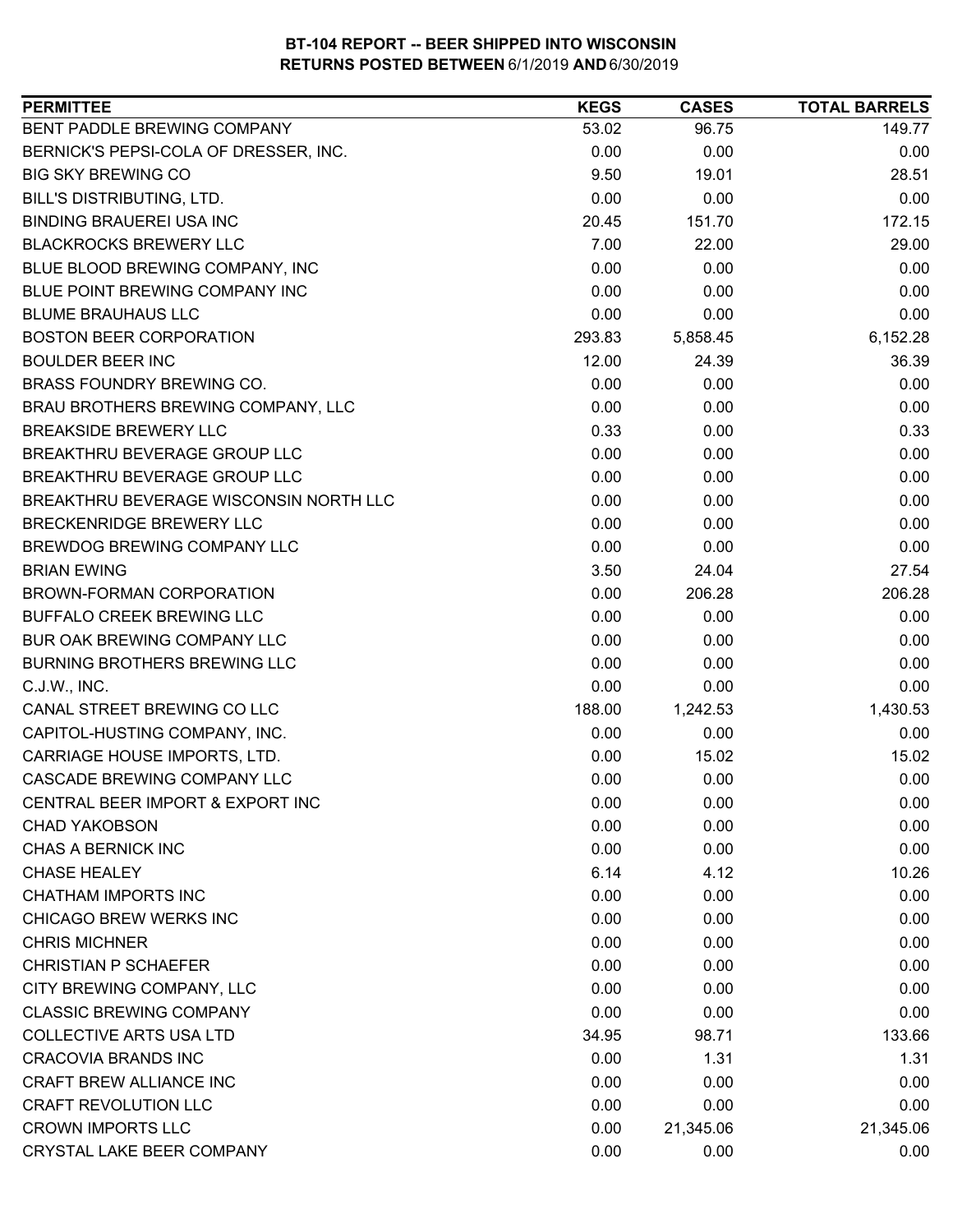| <b>PERMITTEE</b>                           | <b>KEGS</b> | <b>CASES</b> | <b>TOTAL BARRELS</b> |
|--------------------------------------------|-------------|--------------|----------------------|
| CUSTOM CALIFORNIA CRAFT BEER LLC           | 0.00        | 0.00         | 0.00                 |
| D&V INTERNATIONAL INC                      | 26.84       | 10.81        | 37.65                |
| DANGEROUS MAN BREWING COMPANY LLC          | 0.00        | 0.00         | 0.00                 |
| <b>DANNY RAKOVIC</b>                       | 0.00        | 0.00         | 0.00                 |
| DAPPER BREWING COMPANY LLC                 | 1.67        | 3.47         | 5.14                 |
| DEAN DISTRIBUTING, INC.                    | 0.00        | 0.00         | 0.00                 |
| DEAN DISTRIBUTING, INC.                    | 0.00        | 0.00         | 0.00                 |
| <b>DEBORAH MARIE WINTER</b>                | 0.00        | 0.00         | 0.00                 |
| DESCHUTES BREWERY INC                      | 68.55       | 274.64       | 343.19               |
| DESTIHL HOLDINGS LLC                       | 0.00        | 0.00         | 0.00                 |
| DETROIT RIVERTOWN BREWING LLC              | 0.00        | 0.00         | 0.00                 |
| DIAGEO BEER COMPANY USA                    | 425.04      | 4,773.99     | 5,199.03             |
| DISCOUNT LIQUOR, INC.                      | 0.00        | 0.00         | 0.00                 |
| DOANE DISTRIBUTING, INC.                   | 0.00        | 0.00         | 0.00                 |
| DOGFISH HEAD CRAFT BREWERY LLC             | 72.86       | 326.31       | 399.17               |
| DOYNA LTD                                  | 0.00        | 0.00         | 0.00                 |
| DREKKER BREWING COMPANY LLC                | 15.33       | 74.52        | 89.85                |
| DUVEL MOORTGAT USA LTD                     | 23.37       | 139.70       | 163.07               |
| DYNAMITE BREWING LLC                       | 0.86        | 11.64        | 12.50                |
| E & J GALLO WINERY                         | 0.00        | 24.29        | 24.29                |
| EASTERN LIQUORS USA INC                    | 0.00        | 0.00         | 0.00                 |
| EINSTOK BEER COMPANY LP                    | 0.00        | 0.00         | 0.00                 |
| EL DORADO BEVERAGE CO                      | 0.00        | 0.00         | 0.00                 |
| ELYSIAN BREWING COMPANY INC                | 0.00        | 0.00         | 0.00                 |
| EPIC BREWING COMPANY LLC                   | 0.00        | 0.00         | 0.00                 |
| EPIC BREWING COMPANY LLC                   | 8.30        | 5.10         | 13.40                |
| FABIANO BROTHERS - WISCONSIN LLC           | 0.00        | 0.00         | 0.00                 |
| <b>FINNEGANS BREW CO LLC</b>               | 4.17        | 0.65         | 4.82                 |
| <b>FISH BREWING CO</b>                     | 0.00        | 0.00         | 0.00                 |
| FLANIGAN DISTRIBUTING OF DOOR COUNTY, INC. | 0.00        | 0.00         | 0.00                 |
| FLYING DOG BREWERY LLLP                    | 0.00        | 0.00         | 0.00                 |
| FOREIGN OBJECTS BEER COMPANY LLC           | 28.00       | 210.00       | 238.00               |
| FOUR SEASONS BEER DISTRIBUTORS INC         | 0.00        | 0.00         | 0.00                 |
| FRANK BEER DISTRIBUTORS, INC.              | 0.00        | 0.00         | 0.00                 |
| FRANK BEER SOUTH LLC                       | 0.00        | 0.00         | 0.00                 |
| FRANK LIQUOR COMPANY, INC.                 | 0.00        | 0.00         | 0.00                 |
| FRANK LIQUORS OF LA CROSSE, INC.           | 0.00        | 0.00         | 0.00                 |
| FRED R KARM JR                             | 0.00        | 0.00         | 0.00                 |
| FULTON STREET BREWERY LLC                  | 0.00        | 0.00         | 0.00                 |
| <b>G &amp; F DISTRIBUTING INC</b>          | 0.00        | 0.00         | 0.00                 |
| <b>G K SKAGGS INC</b>                      | 59.55       | 0.00         | 59.55                |
| <b>GARY'S CORPORATION OF OAK CREEK</b>     | 0.00        | 0.00         | 0.00                 |
| <b>GELOSO BEVERAGE GROUP LLC</b>           | 0.00        | 0.00         | 0.00                 |
| GENERAL BEER DISTRIBUTORS CO.              | 0.00        | 0.00         | 0.00                 |
| GENERAL BEER DISTRIBUTORS CO. - MILWAUKEE  | 0.00        | 0.00         | 0.00                 |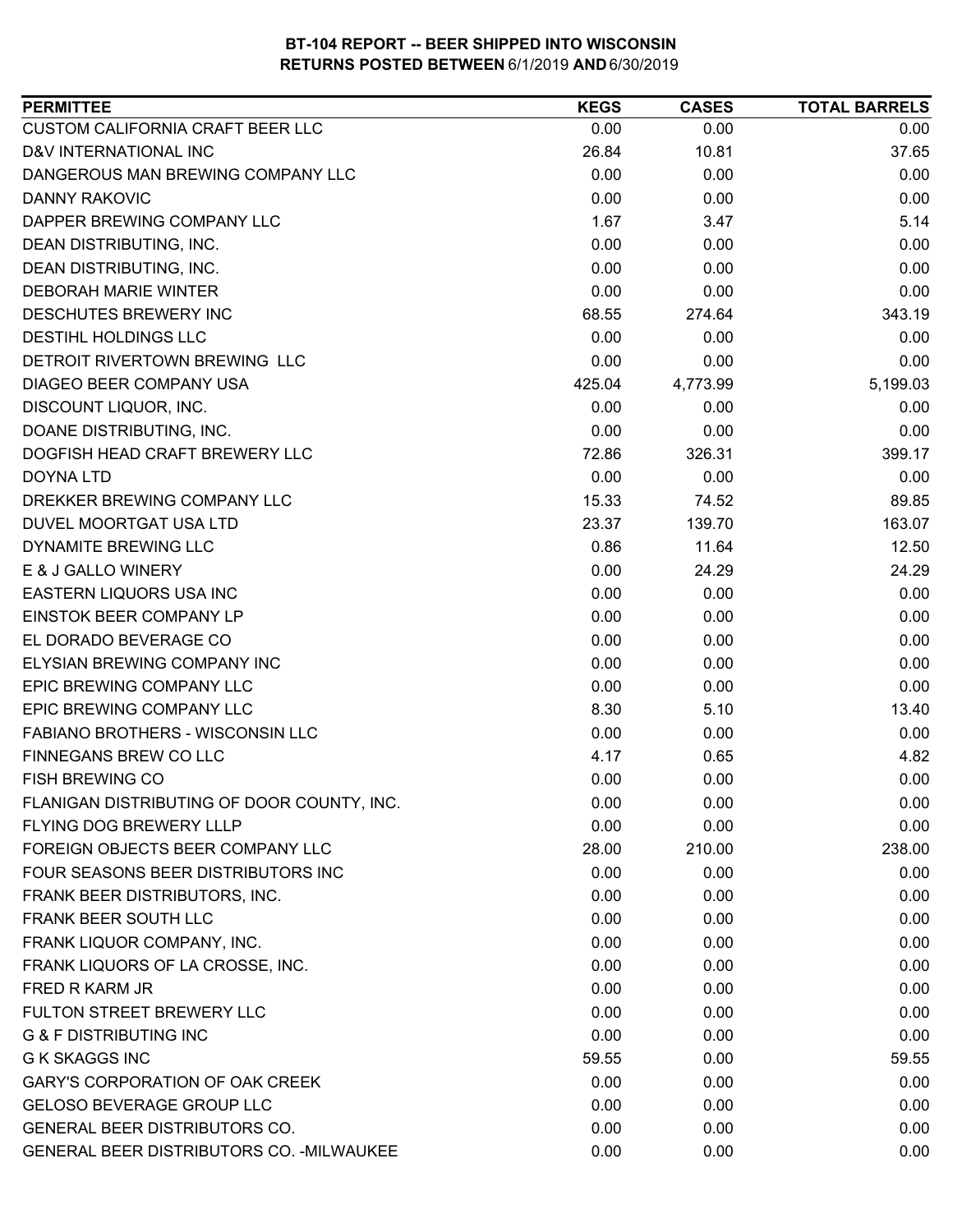| <b>PERMITTEE</b>                            | <b>KEGS</b> | <b>CASES</b> | <b>TOTAL BARRELS</b> |
|---------------------------------------------|-------------|--------------|----------------------|
| GENERAL BEER-NORTHEAST INC                  | 0.00        | 0.00         | 0.00                 |
| GENERAL BEER-NORTHEAST INC                  | 0.00        | 0.00         | 0.00                 |
| GENERAL BEER-NORTHWEST, INC.                | 0.00        | 0.00         | 0.00                 |
| GENERAL BEER-NORTHWEST, INC.                | 0.00        | 0.00         | 0.00                 |
| GENERAL BEER-NORTHWEST, INC.                | 0.00        | 0.00         | 0.00                 |
| GENERAL BEVERAGE SALES CO.                  | 0.00        | 0.00         | 0.00                 |
| <b>GENERAL BEVERAGE SALES CO. - OSHKOSH</b> | 0.00        | 0.00         | 0.00                 |
| GENERAL BEVERAGE SALES CO.-MILWAUKEE        | 0.00        | 0.00         | 0.00                 |
| <b>GEORGE BOZIC JR</b>                      | 0.00        | 0.00         | 0.00                 |
| <b>GLOBAL VILLAGE IMPORTS LLC</b>           | 0.00        | 0.00         | 0.00                 |
| <b>GLORIA R RAGSDALE</b>                    | 0.00        | 0.00         | 0.00                 |
| <b>GMB PARTNERS LLC</b>                     | 25.83       | 74.78        | 100.61               |
| <b>GOOD BAD UGLY LLC</b>                    | 0.33        | 0.00         | 0.33                 |
| <b>GOOD OMEN BOTTLING LLC</b>               | 0.00        | 0.00         | 0.00                 |
| <b>GREAT CENTRAL BREWING LLC</b>            | 0.00        | 0.00         | 0.00                 |
| <b>GREGORY M SHUFF</b>                      | 0.17        | 0.00         | 0.17                 |
| <b>GREGORY M SHUFF</b>                      | 0.17        | 0.00         | 0.17                 |
| <b>GREGORY S HARDMAN</b>                    | 0.00        | 0.00         | 0.00                 |
| H C FOODS CO LTD                            | 0.00        | 5.00         | 5.00                 |
| <b>HALES ALES LTD</b>                       | 0.00        | 0.00         | 0.00                 |
| HARPOON DISTRIBUTING COMPANY                | 12.33       | 21.71        | 34.04                |
| HEINEKEN USA INCORPORATED                   | 122.52      | 4,890.58     | 5,013.10             |
| HENDRICKS BEVERAGE, INC.                    | 0.00        | 0.00         | 0.00                 |
| HIGH COUNTRY BREWERY INC                    | 0.00        | 0.00         | 0.00                 |
| HOFBRAUHAUS OF AMERICA, LLC                 | 304.26      | 2.42         | 306.68               |
| HOME BREW MART INC                          | 0.00        | 46.64        | 46.64                |
| HOP BUTCHER FOR THE WORLD LLC               | 0.83        | 0.00         | 0.83                 |
| <b>ILLYRIAN IMPORT INC</b>                  | 0.00        | 0.00         | 0.00                 |
| INDEED BREWING COMPANY LLC                  | 52.66       | 89.99        | 142.65               |
| <b>INDIAN PEAKS BREWING COMPANY</b>         | 47.00       | 70.65        | 117.65               |
| INTERNATIONAL DISTILLERS & VINTERS LTD      | 0.00        | 6.60         | 6.60                 |
| <b>INTERTRADE USA COMPANY</b>               | 0.00        | 0.00         | 0.00                 |
| <b>IRENE WAGNER</b>                         | 40.29       | 11.86        | 52.15                |
| <b>IRON HORSE BEVERAGE LLC</b>              | 0.00        | 0.00         | 0.00                 |
| <b>ISLAND CITY BREWING COMPANY LLC</b>      | 10.97       | 0.00         | 10.97                |
| <b>JACK'S ABBY BREWING LLC</b>              | 0.33        | 0.00         | 0.33                 |
| <b>JAW PROPERTIES LLC</b>                   | 0.00        | 0.00         | 0.00                 |
| <b>JBR BREWING LLC</b>                      | 0.00        | 0.00         | 0.00                 |
| <b>JDZ INC</b>                              | 0.00        | 0.00         | 0.00                 |
| <b>JOHN J COLLETTI</b>                      | 0.00        | 0.00         | 0.00                 |
| JOHNSON BROTHERS OF WISCONSIN INC           | 0.00        | 0.00         | 0.00                 |
| <b>JOSHUA DETH</b>                          | 50.34       | 155.94       | 206.28               |
| KAY BEER DISTRIBUTING, INC.                 | 0.00        | 0.00         | 0.00                 |
| KEWEENAW BREWING CO LLC                     | 68.75       | 49.72        | 118.47               |
| KOJIMA & INTERNATIONAL ASSOCIATES INC       | 0.00        | 0.00         | 0.00                 |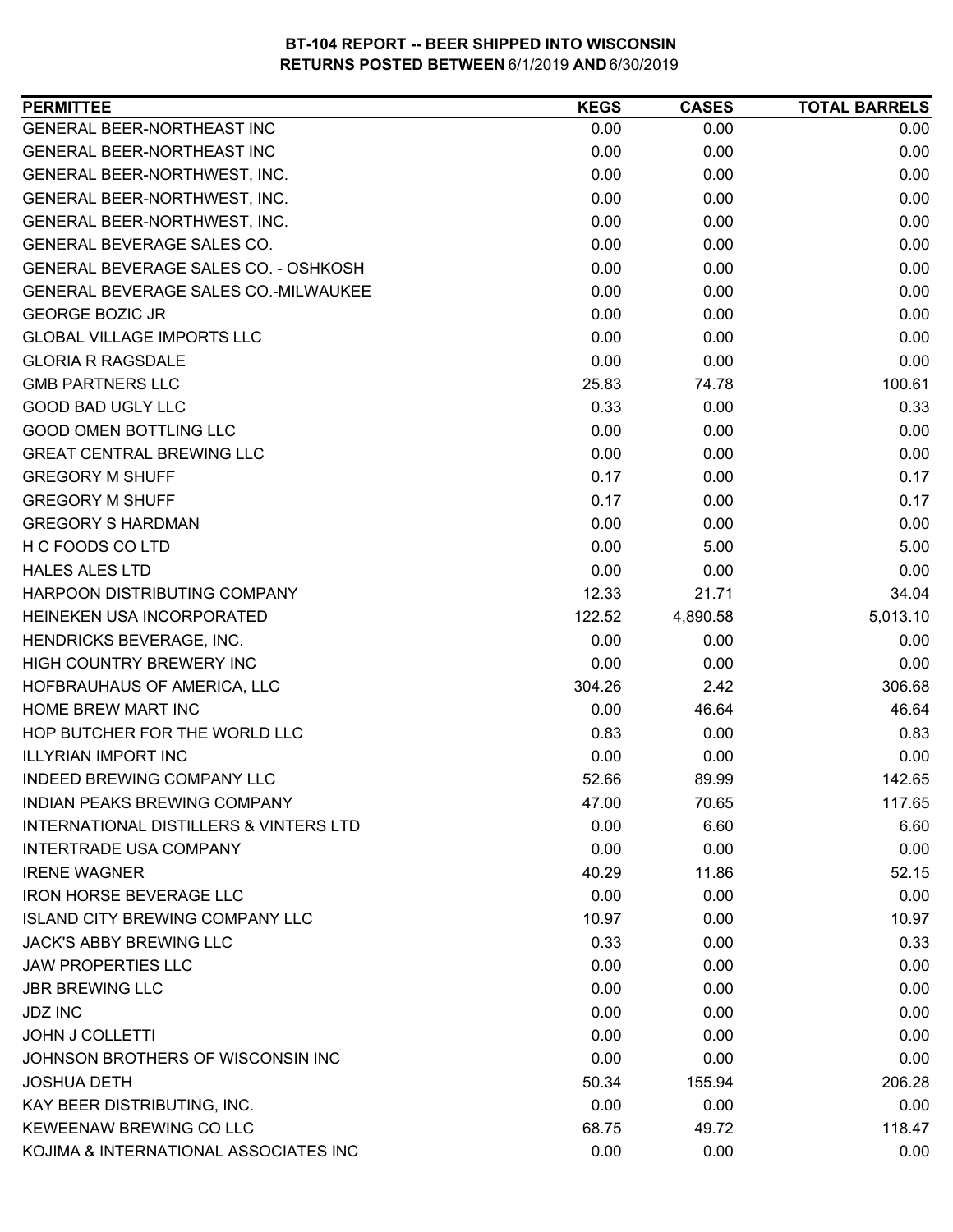| KREBS BREWING CO., INC.<br>0.00<br>0.00<br>0.00<br><b>KROMBACHER USA LLC</b><br>128.11<br>185.43<br>57.32<br>KUHNHENN BREWING CO LLC<br>0.00<br>0.00<br>0.00<br>0.00<br><b>KYSELA PERE ET FILS LTD</b><br>0.00<br>0.00<br>0.00<br>0.00<br>0.00<br>35.33<br>3,457.92<br>3,422.59<br>560.18<br>136.00<br>424.18<br>67.63<br>38.67<br>28.96<br>0.00<br>0.00<br>0.00<br>0.00<br>0.00<br>0.00<br>0.00<br>0.00<br>0.00<br>0.00<br>0.00<br>0.00<br>3.12<br>2.15<br>0.97<br>0.00<br>0.00<br>0.00<br>228.40<br>415.89<br>187.49<br>0.00<br>33.07<br>33.07<br>1.34<br>1.60<br>2.94<br>6.67<br>13.01<br>6.34<br>0.00<br>0.00<br>0.00<br>13,512.01<br>0.00<br>13,512.01<br>0.00<br>145.58<br>145.58<br>0.00<br>0.00<br>0.00<br>0.00<br>0.00<br>0.00<br>21.56<br>89.78<br>111.34<br>0.00<br>0.00<br>0.00<br>37.91<br>3.87<br>34.04<br>3.33<br>6.96<br>3.63<br>0.00<br>0.00<br>0.00<br>0.00<br>0.00<br>0.00<br>0.33<br>0.00<br>0.33<br>3,423.17<br>21,959.46<br>0.00<br>0.00<br>0.00<br>0.00<br>0.00<br>0.00<br>0.00<br>0.00<br>0.00<br>73.38<br>0.00<br>73.38<br>0.00<br>0.00<br>0.00<br>1,642.70<br>314.82<br>1,327.88<br>0.00<br>0.00<br>0.00<br>0.00<br>0.73<br>0.73<br>0.00<br>0.00<br>0.00<br>5.17<br>18.23<br>13.06<br>NORTHERN UNITED BREWING COMPANY, LLC<br>3.00<br>2.61<br>5.61<br>0.00<br>0.00<br>0.00<br>ODELL BREWING COMPANY<br>268.79<br>75.00<br>193.79<br>OFF-KILTER BREWING INC<br>0.00<br>0.07<br>0.07 | <b>PERMITTEE</b>                     | <b>KEGS</b> | <b>CASES</b> | <b>TOTAL BARRELS</b> |
|--------------------------------------------------------------------------------------------------------------------------------------------------------------------------------------------------------------------------------------------------------------------------------------------------------------------------------------------------------------------------------------------------------------------------------------------------------------------------------------------------------------------------------------------------------------------------------------------------------------------------------------------------------------------------------------------------------------------------------------------------------------------------------------------------------------------------------------------------------------------------------------------------------------------------------------------------------------------------------------------------------------------------------------------------------------------------------------------------------------------------------------------------------------------------------------------------------------------------------------------------------------------------------------------------------------------------------------------------------------------------------------------------------------|--------------------------------------|-------------|--------------|----------------------|
|                                                                                                                                                                                                                                                                                                                                                                                                                                                                                                                                                                                                                                                                                                                                                                                                                                                                                                                                                                                                                                                                                                                                                                                                                                                                                                                                                                                                              |                                      |             |              |                      |
|                                                                                                                                                                                                                                                                                                                                                                                                                                                                                                                                                                                                                                                                                                                                                                                                                                                                                                                                                                                                                                                                                                                                                                                                                                                                                                                                                                                                              |                                      |             |              |                      |
|                                                                                                                                                                                                                                                                                                                                                                                                                                                                                                                                                                                                                                                                                                                                                                                                                                                                                                                                                                                                                                                                                                                                                                                                                                                                                                                                                                                                              |                                      |             |              |                      |
| 25,382.63                                                                                                                                                                                                                                                                                                                                                                                                                                                                                                                                                                                                                                                                                                                                                                                                                                                                                                                                                                                                                                                                                                                                                                                                                                                                                                                                                                                                    |                                      |             |              |                      |
|                                                                                                                                                                                                                                                                                                                                                                                                                                                                                                                                                                                                                                                                                                                                                                                                                                                                                                                                                                                                                                                                                                                                                                                                                                                                                                                                                                                                              | LA CROSSE BEVERAGE LLC               |             |              |                      |
|                                                                                                                                                                                                                                                                                                                                                                                                                                                                                                                                                                                                                                                                                                                                                                                                                                                                                                                                                                                                                                                                                                                                                                                                                                                                                                                                                                                                              | LABATT USA OPERATING CO LLC          |             |              |                      |
|                                                                                                                                                                                                                                                                                                                                                                                                                                                                                                                                                                                                                                                                                                                                                                                                                                                                                                                                                                                                                                                                                                                                                                                                                                                                                                                                                                                                              | <b>LAGUNITAS BREWING CO</b>          |             |              |                      |
|                                                                                                                                                                                                                                                                                                                                                                                                                                                                                                                                                                                                                                                                                                                                                                                                                                                                                                                                                                                                                                                                                                                                                                                                                                                                                                                                                                                                              | LAKE SUPERIOR BREWING CO LLC         |             |              |                      |
|                                                                                                                                                                                                                                                                                                                                                                                                                                                                                                                                                                                                                                                                                                                                                                                                                                                                                                                                                                                                                                                                                                                                                                                                                                                                                                                                                                                                              | LARRY'S DISTRIBUTING CO., INC.       |             |              |                      |
|                                                                                                                                                                                                                                                                                                                                                                                                                                                                                                                                                                                                                                                                                                                                                                                                                                                                                                                                                                                                                                                                                                                                                                                                                                                                                                                                                                                                              | LEE BEVERAGE OF WISCONSIN LLC        |             |              |                      |
|                                                                                                                                                                                                                                                                                                                                                                                                                                                                                                                                                                                                                                                                                                                                                                                                                                                                                                                                                                                                                                                                                                                                                                                                                                                                                                                                                                                                              | LEE BEVERAGE OF WISCONSIN LLC        |             |              |                      |
|                                                                                                                                                                                                                                                                                                                                                                                                                                                                                                                                                                                                                                                                                                                                                                                                                                                                                                                                                                                                                                                                                                                                                                                                                                                                                                                                                                                                              | LEE BEVERAGE OF WISCONSIN LLC        |             |              |                      |
|                                                                                                                                                                                                                                                                                                                                                                                                                                                                                                                                                                                                                                                                                                                                                                                                                                                                                                                                                                                                                                                                                                                                                                                                                                                                                                                                                                                                              | LEFT COAST BREWING CO                |             |              |                      |
|                                                                                                                                                                                                                                                                                                                                                                                                                                                                                                                                                                                                                                                                                                                                                                                                                                                                                                                                                                                                                                                                                                                                                                                                                                                                                                                                                                                                              | <b>LENA BEVERAGE COMPANY</b>         |             |              |                      |
|                                                                                                                                                                                                                                                                                                                                                                                                                                                                                                                                                                                                                                                                                                                                                                                                                                                                                                                                                                                                                                                                                                                                                                                                                                                                                                                                                                                                              | LIFT BRIDGE BREWING TECHNOLOGIES LLC |             |              |                      |
|                                                                                                                                                                                                                                                                                                                                                                                                                                                                                                                                                                                                                                                                                                                                                                                                                                                                                                                                                                                                                                                                                                                                                                                                                                                                                                                                                                                                              | <b>LOUIS GLUNZ BEER INC</b>          |             |              |                      |
|                                                                                                                                                                                                                                                                                                                                                                                                                                                                                                                                                                                                                                                                                                                                                                                                                                                                                                                                                                                                                                                                                                                                                                                                                                                                                                                                                                                                              | <b>LUPULIN BREWING LLC</b>           |             |              |                      |
|                                                                                                                                                                                                                                                                                                                                                                                                                                                                                                                                                                                                                                                                                                                                                                                                                                                                                                                                                                                                                                                                                                                                                                                                                                                                                                                                                                                                              | MAINE BEER COMPANY, LLC              |             |              |                      |
|                                                                                                                                                                                                                                                                                                                                                                                                                                                                                                                                                                                                                                                                                                                                                                                                                                                                                                                                                                                                                                                                                                                                                                                                                                                                                                                                                                                                              | <b>MANKATO BREWERY LLC</b>           |             |              |                      |
|                                                                                                                                                                                                                                                                                                                                                                                                                                                                                                                                                                                                                                                                                                                                                                                                                                                                                                                                                                                                                                                                                                                                                                                                                                                                                                                                                                                                              | <b>MARK ANTHONY BRANDS INC</b>       |             |              |                      |
|                                                                                                                                                                                                                                                                                                                                                                                                                                                                                                                                                                                                                                                                                                                                                                                                                                                                                                                                                                                                                                                                                                                                                                                                                                                                                                                                                                                                              | <b>MARKERS EDGE LLC</b>              |             |              |                      |
|                                                                                                                                                                                                                                                                                                                                                                                                                                                                                                                                                                                                                                                                                                                                                                                                                                                                                                                                                                                                                                                                                                                                                                                                                                                                                                                                                                                                              | MASSACHUSETTS BEVERAGE ALLIANCE LLC  |             |              |                      |
|                                                                                                                                                                                                                                                                                                                                                                                                                                                                                                                                                                                                                                                                                                                                                                                                                                                                                                                                                                                                                                                                                                                                                                                                                                                                                                                                                                                                              | MERCENARY BREWERY & DISTILLERY LLC   |             |              |                      |
|                                                                                                                                                                                                                                                                                                                                                                                                                                                                                                                                                                                                                                                                                                                                                                                                                                                                                                                                                                                                                                                                                                                                                                                                                                                                                                                                                                                                              | MERCHANT DU VIN CORPORATION          |             |              |                      |
|                                                                                                                                                                                                                                                                                                                                                                                                                                                                                                                                                                                                                                                                                                                                                                                                                                                                                                                                                                                                                                                                                                                                                                                                                                                                                                                                                                                                              | METROPOLITAN BREWING LLC             |             |              |                      |
|                                                                                                                                                                                                                                                                                                                                                                                                                                                                                                                                                                                                                                                                                                                                                                                                                                                                                                                                                                                                                                                                                                                                                                                                                                                                                                                                                                                                              | <b>MHW LTD</b>                       |             |              |                      |
|                                                                                                                                                                                                                                                                                                                                                                                                                                                                                                                                                                                                                                                                                                                                                                                                                                                                                                                                                                                                                                                                                                                                                                                                                                                                                                                                                                                                              | MIA BREWERY CO. INC.                 |             |              |                      |
|                                                                                                                                                                                                                                                                                                                                                                                                                                                                                                                                                                                                                                                                                                                                                                                                                                                                                                                                                                                                                                                                                                                                                                                                                                                                                                                                                                                                              | MICHAEL G ANSAY                      |             |              |                      |
|                                                                                                                                                                                                                                                                                                                                                                                                                                                                                                                                                                                                                                                                                                                                                                                                                                                                                                                                                                                                                                                                                                                                                                                                                                                                                                                                                                                                              | MICHAUD DISTRIBUTING INC             |             |              |                      |
|                                                                                                                                                                                                                                                                                                                                                                                                                                                                                                                                                                                                                                                                                                                                                                                                                                                                                                                                                                                                                                                                                                                                                                                                                                                                                                                                                                                                              | MIKERPHONE BREWING LLC               |             |              |                      |
|                                                                                                                                                                                                                                                                                                                                                                                                                                                                                                                                                                                                                                                                                                                                                                                                                                                                                                                                                                                                                                                                                                                                                                                                                                                                                                                                                                                                              | MILLERCOORS LLC                      |             |              |                      |
|                                                                                                                                                                                                                                                                                                                                                                                                                                                                                                                                                                                                                                                                                                                                                                                                                                                                                                                                                                                                                                                                                                                                                                                                                                                                                                                                                                                                              | MONKLESS BREWING LLC                 |             |              |                      |
|                                                                                                                                                                                                                                                                                                                                                                                                                                                                                                                                                                                                                                                                                                                                                                                                                                                                                                                                                                                                                                                                                                                                                                                                                                                                                                                                                                                                              | MOUNTAINEER HOLDINGS LLC             |             |              |                      |
|                                                                                                                                                                                                                                                                                                                                                                                                                                                                                                                                                                                                                                                                                                                                                                                                                                                                                                                                                                                                                                                                                                                                                                                                                                                                                                                                                                                                              | MUTUAL WHOLESALE LIQUOR INC          |             |              |                      |
|                                                                                                                                                                                                                                                                                                                                                                                                                                                                                                                                                                                                                                                                                                                                                                                                                                                                                                                                                                                                                                                                                                                                                                                                                                                                                                                                                                                                              | <b>NDC SYSTEMS LP</b>                |             |              |                      |
|                                                                                                                                                                                                                                                                                                                                                                                                                                                                                                                                                                                                                                                                                                                                                                                                                                                                                                                                                                                                                                                                                                                                                                                                                                                                                                                                                                                                              | NEBRASKA BREWING CO INC              |             |              |                      |
|                                                                                                                                                                                                                                                                                                                                                                                                                                                                                                                                                                                                                                                                                                                                                                                                                                                                                                                                                                                                                                                                                                                                                                                                                                                                                                                                                                                                              | NEW BELGIUM BREWING COMPANY INC      |             |              |                      |
|                                                                                                                                                                                                                                                                                                                                                                                                                                                                                                                                                                                                                                                                                                                                                                                                                                                                                                                                                                                                                                                                                                                                                                                                                                                                                                                                                                                                              | NEW HOLLAND BREWING CO LLC           |             |              |                      |
|                                                                                                                                                                                                                                                                                                                                                                                                                                                                                                                                                                                                                                                                                                                                                                                                                                                                                                                                                                                                                                                                                                                                                                                                                                                                                                                                                                                                              | NEW YORK MUTUAL TRADING CO INC       |             |              |                      |
|                                                                                                                                                                                                                                                                                                                                                                                                                                                                                                                                                                                                                                                                                                                                                                                                                                                                                                                                                                                                                                                                                                                                                                                                                                                                                                                                                                                                              | NOELKE DISTRIBUTORS, INC.            |             |              |                      |
|                                                                                                                                                                                                                                                                                                                                                                                                                                                                                                                                                                                                                                                                                                                                                                                                                                                                                                                                                                                                                                                                                                                                                                                                                                                                                                                                                                                                              | NORTH COAST BREWING CO INC           |             |              |                      |
|                                                                                                                                                                                                                                                                                                                                                                                                                                                                                                                                                                                                                                                                                                                                                                                                                                                                                                                                                                                                                                                                                                                                                                                                                                                                                                                                                                                                              |                                      |             |              |                      |
|                                                                                                                                                                                                                                                                                                                                                                                                                                                                                                                                                                                                                                                                                                                                                                                                                                                                                                                                                                                                                                                                                                                                                                                                                                                                                                                                                                                                              | NOUVEAU VENTURES LLC                 |             |              |                      |
|                                                                                                                                                                                                                                                                                                                                                                                                                                                                                                                                                                                                                                                                                                                                                                                                                                                                                                                                                                                                                                                                                                                                                                                                                                                                                                                                                                                                              |                                      |             |              |                      |
|                                                                                                                                                                                                                                                                                                                                                                                                                                                                                                                                                                                                                                                                                                                                                                                                                                                                                                                                                                                                                                                                                                                                                                                                                                                                                                                                                                                                              |                                      |             |              |                      |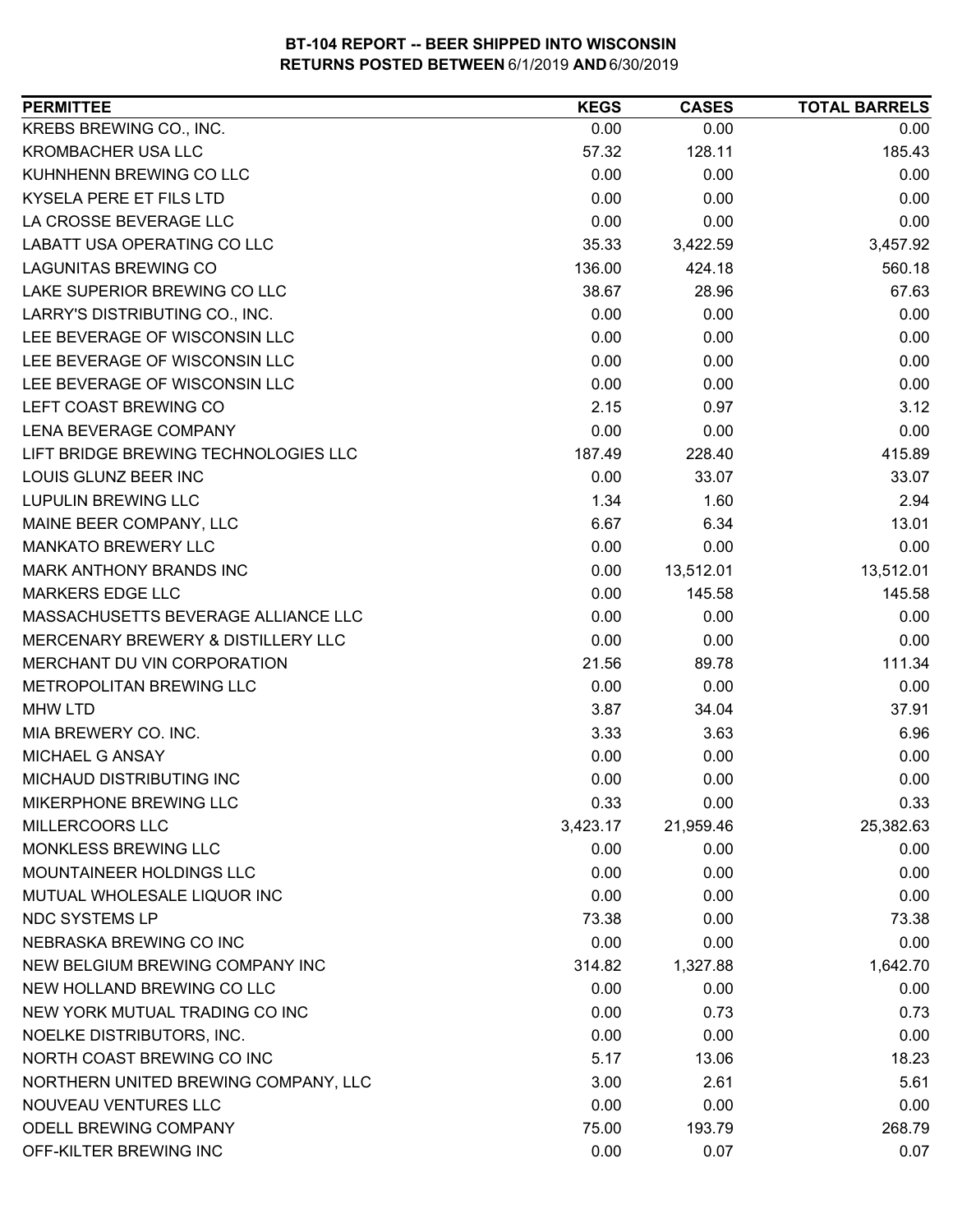| ONION PUB & BREWERY INC<br>0.00<br>0.00<br>0.00<br>OREGON BREWING COMPANY INC<br>0.00<br>0.00<br>0.00<br>OSKAR BLUES BREWERY LLC<br>346.74<br>65.18<br>281.56<br>0.00<br>0.00<br>0.00<br>OTT SCHWEITZER DISTRIBUTORSHIP, INC.<br>PABST BREWING COMPANY LLC<br>44.00<br>644.02<br>688.02<br>PALS BREWING COMPANY, LLC<br>0.00<br>0.00<br>0.00<br>PAMPA BEVERAGES LLC<br>0.00<br>0.00<br>0.00<br>0.00<br>PARADOX BEER COMPANY INC<br>0.00<br>0.00<br>0.00<br>PARK RIDGE DISTRIBUTING, INC.<br>0.00<br>0.00<br>PATERNO IMPORTS LTD<br>0.00<br>0.00<br>0.00<br>649.44<br>PAULANER USA LLC<br>318.37<br>331.07<br>0.00<br>0.00<br>PECATONICA TAP HOUSE COMPANY<br>0.00<br>0.00<br>0.00<br>PEHLER DISTRIBUTING, INC.<br>0.00<br>PERENNIAL PARTNERS LLC<br>1.67<br>9.68<br>11.35<br>PFRIEM BREWING COMPANY LLC<br>0.33<br>0.33<br>0.00<br>0.00<br>0.00<br>0.00<br><b>PHIL KNUTSEN</b><br>0.00<br>PHILLIPS WINE COMPANY<br>0.00<br>0.00<br>PIPEWORKS PRODUCTION LLC<br>0.00<br>0.00<br>0.00<br>PRO-LIQUITECH LLC<br>0.00<br>0.00<br>0.00<br>PROST BREWING COMPANY LLC<br>12.00<br>7.84<br>19.84<br>0.00<br>RATAS WHOLESALE LIQUOR COMPANY<br>0.00<br>0.00<br><b>RAVEN BRANDS INC</b><br>0.00<br>0.00<br>0.00<br>S. & S. DISTRIBUTING, INC.<br>0.00<br>0.00<br>0.00<br>S. & S. DISTRIBUTING, INC.<br>0.00<br>0.00<br>0.00<br>14.10<br>33.51<br>47.61<br>SAPPORO USA INC<br>0.00<br>0.00<br>SARATOGA LIQUOR CO., INC.<br>0.00<br>20.33<br>47.48<br>SAUGATUCK BREWING COMPANY INC<br>27.15<br>0.00<br>14.56<br><b>SHANE WELCH</b><br>14.56<br>0.00<br>0.00<br>0.00<br>SHELTON BROTHERS INC<br><b>SHORTS BREWING COMPANY</b><br>17.83<br>26.13<br>43.96<br>SIERRA NEVADA BREWING COMPANY<br>74.07<br>681.51<br>755.58<br>SINGHA NORTH AMERICA INC<br>0.00<br>0.00<br>0.00<br>SOLEMN OATH BREWERY LLC<br>5.17<br>12.84<br>18.01<br>SOUTHERN GRIST BREWING COMPANY<br>4.00<br>0.00<br>4.00<br>SOUTHERN TIER BREWING COMPANY LLC<br>3.33<br>21.29<br>24.62<br>SP3 LLC<br>0.00<br>0.00<br>0.00<br><b>SRB OPERATIONS LLC</b><br>0.00<br>0.00<br>0.00<br>ST KILLIAN IMPORTING CO INC<br>99.72<br>502.68<br>402.96<br>STANLEY STAWSKI DIST CO INC<br>0.00<br>28.09<br>28.09<br><b>STEVE CRIDER</b><br>0.00<br>0.00<br>0.00<br>STONE BREWING CO LLC<br>75.33<br>197.54<br>272.87<br>SUGAR CREEK ACQUISITION LLC<br>0.00<br>2.61<br>2.61<br>SUMMIT BREWING COMPANY<br>601.32<br>182.51<br>418.81<br>SUN KING BREWING CO LLC<br>0.00<br>0.00<br>0.00<br>SUPERIOR BEVERAGES LLC<br>0.00<br>0.00<br>0.00 | <b>PERMITTEE</b> | <b>KEGS</b> | <b>CASES</b> | <b>TOTAL BARRELS</b> |
|----------------------------------------------------------------------------------------------------------------------------------------------------------------------------------------------------------------------------------------------------------------------------------------------------------------------------------------------------------------------------------------------------------------------------------------------------------------------------------------------------------------------------------------------------------------------------------------------------------------------------------------------------------------------------------------------------------------------------------------------------------------------------------------------------------------------------------------------------------------------------------------------------------------------------------------------------------------------------------------------------------------------------------------------------------------------------------------------------------------------------------------------------------------------------------------------------------------------------------------------------------------------------------------------------------------------------------------------------------------------------------------------------------------------------------------------------------------------------------------------------------------------------------------------------------------------------------------------------------------------------------------------------------------------------------------------------------------------------------------------------------------------------------------------------------------------------------------------------------------------------------------------------------------------------------------------------------------------------------------------------------------------------------------------------------------------------------------------------------------------------------------------------------------------------------------------------------------------------------------------------------------------------------------------------------------------------------------------------------------------------------------------------------------------------------------------------------------------------------|------------------|-------------|--------------|----------------------|
|                                                                                                                                                                                                                                                                                                                                                                                                                                                                                                                                                                                                                                                                                                                                                                                                                                                                                                                                                                                                                                                                                                                                                                                                                                                                                                                                                                                                                                                                                                                                                                                                                                                                                                                                                                                                                                                                                                                                                                                                                                                                                                                                                                                                                                                                                                                                                                                                                                                                                  |                  |             |              |                      |
|                                                                                                                                                                                                                                                                                                                                                                                                                                                                                                                                                                                                                                                                                                                                                                                                                                                                                                                                                                                                                                                                                                                                                                                                                                                                                                                                                                                                                                                                                                                                                                                                                                                                                                                                                                                                                                                                                                                                                                                                                                                                                                                                                                                                                                                                                                                                                                                                                                                                                  |                  |             |              |                      |
|                                                                                                                                                                                                                                                                                                                                                                                                                                                                                                                                                                                                                                                                                                                                                                                                                                                                                                                                                                                                                                                                                                                                                                                                                                                                                                                                                                                                                                                                                                                                                                                                                                                                                                                                                                                                                                                                                                                                                                                                                                                                                                                                                                                                                                                                                                                                                                                                                                                                                  |                  |             |              |                      |
|                                                                                                                                                                                                                                                                                                                                                                                                                                                                                                                                                                                                                                                                                                                                                                                                                                                                                                                                                                                                                                                                                                                                                                                                                                                                                                                                                                                                                                                                                                                                                                                                                                                                                                                                                                                                                                                                                                                                                                                                                                                                                                                                                                                                                                                                                                                                                                                                                                                                                  |                  |             |              |                      |
|                                                                                                                                                                                                                                                                                                                                                                                                                                                                                                                                                                                                                                                                                                                                                                                                                                                                                                                                                                                                                                                                                                                                                                                                                                                                                                                                                                                                                                                                                                                                                                                                                                                                                                                                                                                                                                                                                                                                                                                                                                                                                                                                                                                                                                                                                                                                                                                                                                                                                  |                  |             |              |                      |
|                                                                                                                                                                                                                                                                                                                                                                                                                                                                                                                                                                                                                                                                                                                                                                                                                                                                                                                                                                                                                                                                                                                                                                                                                                                                                                                                                                                                                                                                                                                                                                                                                                                                                                                                                                                                                                                                                                                                                                                                                                                                                                                                                                                                                                                                                                                                                                                                                                                                                  |                  |             |              |                      |
|                                                                                                                                                                                                                                                                                                                                                                                                                                                                                                                                                                                                                                                                                                                                                                                                                                                                                                                                                                                                                                                                                                                                                                                                                                                                                                                                                                                                                                                                                                                                                                                                                                                                                                                                                                                                                                                                                                                                                                                                                                                                                                                                                                                                                                                                                                                                                                                                                                                                                  |                  |             |              |                      |
|                                                                                                                                                                                                                                                                                                                                                                                                                                                                                                                                                                                                                                                                                                                                                                                                                                                                                                                                                                                                                                                                                                                                                                                                                                                                                                                                                                                                                                                                                                                                                                                                                                                                                                                                                                                                                                                                                                                                                                                                                                                                                                                                                                                                                                                                                                                                                                                                                                                                                  |                  |             |              |                      |
|                                                                                                                                                                                                                                                                                                                                                                                                                                                                                                                                                                                                                                                                                                                                                                                                                                                                                                                                                                                                                                                                                                                                                                                                                                                                                                                                                                                                                                                                                                                                                                                                                                                                                                                                                                                                                                                                                                                                                                                                                                                                                                                                                                                                                                                                                                                                                                                                                                                                                  |                  |             |              |                      |
|                                                                                                                                                                                                                                                                                                                                                                                                                                                                                                                                                                                                                                                                                                                                                                                                                                                                                                                                                                                                                                                                                                                                                                                                                                                                                                                                                                                                                                                                                                                                                                                                                                                                                                                                                                                                                                                                                                                                                                                                                                                                                                                                                                                                                                                                                                                                                                                                                                                                                  |                  |             |              |                      |
|                                                                                                                                                                                                                                                                                                                                                                                                                                                                                                                                                                                                                                                                                                                                                                                                                                                                                                                                                                                                                                                                                                                                                                                                                                                                                                                                                                                                                                                                                                                                                                                                                                                                                                                                                                                                                                                                                                                                                                                                                                                                                                                                                                                                                                                                                                                                                                                                                                                                                  |                  |             |              |                      |
|                                                                                                                                                                                                                                                                                                                                                                                                                                                                                                                                                                                                                                                                                                                                                                                                                                                                                                                                                                                                                                                                                                                                                                                                                                                                                                                                                                                                                                                                                                                                                                                                                                                                                                                                                                                                                                                                                                                                                                                                                                                                                                                                                                                                                                                                                                                                                                                                                                                                                  |                  |             |              |                      |
|                                                                                                                                                                                                                                                                                                                                                                                                                                                                                                                                                                                                                                                                                                                                                                                                                                                                                                                                                                                                                                                                                                                                                                                                                                                                                                                                                                                                                                                                                                                                                                                                                                                                                                                                                                                                                                                                                                                                                                                                                                                                                                                                                                                                                                                                                                                                                                                                                                                                                  |                  |             |              |                      |
|                                                                                                                                                                                                                                                                                                                                                                                                                                                                                                                                                                                                                                                                                                                                                                                                                                                                                                                                                                                                                                                                                                                                                                                                                                                                                                                                                                                                                                                                                                                                                                                                                                                                                                                                                                                                                                                                                                                                                                                                                                                                                                                                                                                                                                                                                                                                                                                                                                                                                  |                  |             |              |                      |
|                                                                                                                                                                                                                                                                                                                                                                                                                                                                                                                                                                                                                                                                                                                                                                                                                                                                                                                                                                                                                                                                                                                                                                                                                                                                                                                                                                                                                                                                                                                                                                                                                                                                                                                                                                                                                                                                                                                                                                                                                                                                                                                                                                                                                                                                                                                                                                                                                                                                                  |                  |             |              |                      |
|                                                                                                                                                                                                                                                                                                                                                                                                                                                                                                                                                                                                                                                                                                                                                                                                                                                                                                                                                                                                                                                                                                                                                                                                                                                                                                                                                                                                                                                                                                                                                                                                                                                                                                                                                                                                                                                                                                                                                                                                                                                                                                                                                                                                                                                                                                                                                                                                                                                                                  |                  |             |              |                      |
|                                                                                                                                                                                                                                                                                                                                                                                                                                                                                                                                                                                                                                                                                                                                                                                                                                                                                                                                                                                                                                                                                                                                                                                                                                                                                                                                                                                                                                                                                                                                                                                                                                                                                                                                                                                                                                                                                                                                                                                                                                                                                                                                                                                                                                                                                                                                                                                                                                                                                  |                  |             |              |                      |
|                                                                                                                                                                                                                                                                                                                                                                                                                                                                                                                                                                                                                                                                                                                                                                                                                                                                                                                                                                                                                                                                                                                                                                                                                                                                                                                                                                                                                                                                                                                                                                                                                                                                                                                                                                                                                                                                                                                                                                                                                                                                                                                                                                                                                                                                                                                                                                                                                                                                                  |                  |             |              |                      |
|                                                                                                                                                                                                                                                                                                                                                                                                                                                                                                                                                                                                                                                                                                                                                                                                                                                                                                                                                                                                                                                                                                                                                                                                                                                                                                                                                                                                                                                                                                                                                                                                                                                                                                                                                                                                                                                                                                                                                                                                                                                                                                                                                                                                                                                                                                                                                                                                                                                                                  |                  |             |              |                      |
|                                                                                                                                                                                                                                                                                                                                                                                                                                                                                                                                                                                                                                                                                                                                                                                                                                                                                                                                                                                                                                                                                                                                                                                                                                                                                                                                                                                                                                                                                                                                                                                                                                                                                                                                                                                                                                                                                                                                                                                                                                                                                                                                                                                                                                                                                                                                                                                                                                                                                  |                  |             |              |                      |
|                                                                                                                                                                                                                                                                                                                                                                                                                                                                                                                                                                                                                                                                                                                                                                                                                                                                                                                                                                                                                                                                                                                                                                                                                                                                                                                                                                                                                                                                                                                                                                                                                                                                                                                                                                                                                                                                                                                                                                                                                                                                                                                                                                                                                                                                                                                                                                                                                                                                                  |                  |             |              |                      |
|                                                                                                                                                                                                                                                                                                                                                                                                                                                                                                                                                                                                                                                                                                                                                                                                                                                                                                                                                                                                                                                                                                                                                                                                                                                                                                                                                                                                                                                                                                                                                                                                                                                                                                                                                                                                                                                                                                                                                                                                                                                                                                                                                                                                                                                                                                                                                                                                                                                                                  |                  |             |              |                      |
|                                                                                                                                                                                                                                                                                                                                                                                                                                                                                                                                                                                                                                                                                                                                                                                                                                                                                                                                                                                                                                                                                                                                                                                                                                                                                                                                                                                                                                                                                                                                                                                                                                                                                                                                                                                                                                                                                                                                                                                                                                                                                                                                                                                                                                                                                                                                                                                                                                                                                  |                  |             |              |                      |
|                                                                                                                                                                                                                                                                                                                                                                                                                                                                                                                                                                                                                                                                                                                                                                                                                                                                                                                                                                                                                                                                                                                                                                                                                                                                                                                                                                                                                                                                                                                                                                                                                                                                                                                                                                                                                                                                                                                                                                                                                                                                                                                                                                                                                                                                                                                                                                                                                                                                                  |                  |             |              |                      |
|                                                                                                                                                                                                                                                                                                                                                                                                                                                                                                                                                                                                                                                                                                                                                                                                                                                                                                                                                                                                                                                                                                                                                                                                                                                                                                                                                                                                                                                                                                                                                                                                                                                                                                                                                                                                                                                                                                                                                                                                                                                                                                                                                                                                                                                                                                                                                                                                                                                                                  |                  |             |              |                      |
|                                                                                                                                                                                                                                                                                                                                                                                                                                                                                                                                                                                                                                                                                                                                                                                                                                                                                                                                                                                                                                                                                                                                                                                                                                                                                                                                                                                                                                                                                                                                                                                                                                                                                                                                                                                                                                                                                                                                                                                                                                                                                                                                                                                                                                                                                                                                                                                                                                                                                  |                  |             |              |                      |
|                                                                                                                                                                                                                                                                                                                                                                                                                                                                                                                                                                                                                                                                                                                                                                                                                                                                                                                                                                                                                                                                                                                                                                                                                                                                                                                                                                                                                                                                                                                                                                                                                                                                                                                                                                                                                                                                                                                                                                                                                                                                                                                                                                                                                                                                                                                                                                                                                                                                                  |                  |             |              |                      |
|                                                                                                                                                                                                                                                                                                                                                                                                                                                                                                                                                                                                                                                                                                                                                                                                                                                                                                                                                                                                                                                                                                                                                                                                                                                                                                                                                                                                                                                                                                                                                                                                                                                                                                                                                                                                                                                                                                                                                                                                                                                                                                                                                                                                                                                                                                                                                                                                                                                                                  |                  |             |              |                      |
|                                                                                                                                                                                                                                                                                                                                                                                                                                                                                                                                                                                                                                                                                                                                                                                                                                                                                                                                                                                                                                                                                                                                                                                                                                                                                                                                                                                                                                                                                                                                                                                                                                                                                                                                                                                                                                                                                                                                                                                                                                                                                                                                                                                                                                                                                                                                                                                                                                                                                  |                  |             |              |                      |
|                                                                                                                                                                                                                                                                                                                                                                                                                                                                                                                                                                                                                                                                                                                                                                                                                                                                                                                                                                                                                                                                                                                                                                                                                                                                                                                                                                                                                                                                                                                                                                                                                                                                                                                                                                                                                                                                                                                                                                                                                                                                                                                                                                                                                                                                                                                                                                                                                                                                                  |                  |             |              |                      |
|                                                                                                                                                                                                                                                                                                                                                                                                                                                                                                                                                                                                                                                                                                                                                                                                                                                                                                                                                                                                                                                                                                                                                                                                                                                                                                                                                                                                                                                                                                                                                                                                                                                                                                                                                                                                                                                                                                                                                                                                                                                                                                                                                                                                                                                                                                                                                                                                                                                                                  |                  |             |              |                      |
|                                                                                                                                                                                                                                                                                                                                                                                                                                                                                                                                                                                                                                                                                                                                                                                                                                                                                                                                                                                                                                                                                                                                                                                                                                                                                                                                                                                                                                                                                                                                                                                                                                                                                                                                                                                                                                                                                                                                                                                                                                                                                                                                                                                                                                                                                                                                                                                                                                                                                  |                  |             |              |                      |
|                                                                                                                                                                                                                                                                                                                                                                                                                                                                                                                                                                                                                                                                                                                                                                                                                                                                                                                                                                                                                                                                                                                                                                                                                                                                                                                                                                                                                                                                                                                                                                                                                                                                                                                                                                                                                                                                                                                                                                                                                                                                                                                                                                                                                                                                                                                                                                                                                                                                                  |                  |             |              |                      |
|                                                                                                                                                                                                                                                                                                                                                                                                                                                                                                                                                                                                                                                                                                                                                                                                                                                                                                                                                                                                                                                                                                                                                                                                                                                                                                                                                                                                                                                                                                                                                                                                                                                                                                                                                                                                                                                                                                                                                                                                                                                                                                                                                                                                                                                                                                                                                                                                                                                                                  |                  |             |              |                      |
|                                                                                                                                                                                                                                                                                                                                                                                                                                                                                                                                                                                                                                                                                                                                                                                                                                                                                                                                                                                                                                                                                                                                                                                                                                                                                                                                                                                                                                                                                                                                                                                                                                                                                                                                                                                                                                                                                                                                                                                                                                                                                                                                                                                                                                                                                                                                                                                                                                                                                  |                  |             |              |                      |
|                                                                                                                                                                                                                                                                                                                                                                                                                                                                                                                                                                                                                                                                                                                                                                                                                                                                                                                                                                                                                                                                                                                                                                                                                                                                                                                                                                                                                                                                                                                                                                                                                                                                                                                                                                                                                                                                                                                                                                                                                                                                                                                                                                                                                                                                                                                                                                                                                                                                                  |                  |             |              |                      |
|                                                                                                                                                                                                                                                                                                                                                                                                                                                                                                                                                                                                                                                                                                                                                                                                                                                                                                                                                                                                                                                                                                                                                                                                                                                                                                                                                                                                                                                                                                                                                                                                                                                                                                                                                                                                                                                                                                                                                                                                                                                                                                                                                                                                                                                                                                                                                                                                                                                                                  |                  |             |              |                      |
|                                                                                                                                                                                                                                                                                                                                                                                                                                                                                                                                                                                                                                                                                                                                                                                                                                                                                                                                                                                                                                                                                                                                                                                                                                                                                                                                                                                                                                                                                                                                                                                                                                                                                                                                                                                                                                                                                                                                                                                                                                                                                                                                                                                                                                                                                                                                                                                                                                                                                  |                  |             |              |                      |
|                                                                                                                                                                                                                                                                                                                                                                                                                                                                                                                                                                                                                                                                                                                                                                                                                                                                                                                                                                                                                                                                                                                                                                                                                                                                                                                                                                                                                                                                                                                                                                                                                                                                                                                                                                                                                                                                                                                                                                                                                                                                                                                                                                                                                                                                                                                                                                                                                                                                                  |                  |             |              |                      |
|                                                                                                                                                                                                                                                                                                                                                                                                                                                                                                                                                                                                                                                                                                                                                                                                                                                                                                                                                                                                                                                                                                                                                                                                                                                                                                                                                                                                                                                                                                                                                                                                                                                                                                                                                                                                                                                                                                                                                                                                                                                                                                                                                                                                                                                                                                                                                                                                                                                                                  |                  |             |              |                      |
|                                                                                                                                                                                                                                                                                                                                                                                                                                                                                                                                                                                                                                                                                                                                                                                                                                                                                                                                                                                                                                                                                                                                                                                                                                                                                                                                                                                                                                                                                                                                                                                                                                                                                                                                                                                                                                                                                                                                                                                                                                                                                                                                                                                                                                                                                                                                                                                                                                                                                  |                  |             |              |                      |
|                                                                                                                                                                                                                                                                                                                                                                                                                                                                                                                                                                                                                                                                                                                                                                                                                                                                                                                                                                                                                                                                                                                                                                                                                                                                                                                                                                                                                                                                                                                                                                                                                                                                                                                                                                                                                                                                                                                                                                                                                                                                                                                                                                                                                                                                                                                                                                                                                                                                                  |                  |             |              |                      |
|                                                                                                                                                                                                                                                                                                                                                                                                                                                                                                                                                                                                                                                                                                                                                                                                                                                                                                                                                                                                                                                                                                                                                                                                                                                                                                                                                                                                                                                                                                                                                                                                                                                                                                                                                                                                                                                                                                                                                                                                                                                                                                                                                                                                                                                                                                                                                                                                                                                                                  |                  |             |              |                      |
|                                                                                                                                                                                                                                                                                                                                                                                                                                                                                                                                                                                                                                                                                                                                                                                                                                                                                                                                                                                                                                                                                                                                                                                                                                                                                                                                                                                                                                                                                                                                                                                                                                                                                                                                                                                                                                                                                                                                                                                                                                                                                                                                                                                                                                                                                                                                                                                                                                                                                  |                  |             |              |                      |
|                                                                                                                                                                                                                                                                                                                                                                                                                                                                                                                                                                                                                                                                                                                                                                                                                                                                                                                                                                                                                                                                                                                                                                                                                                                                                                                                                                                                                                                                                                                                                                                                                                                                                                                                                                                                                                                                                                                                                                                                                                                                                                                                                                                                                                                                                                                                                                                                                                                                                  |                  |             |              |                      |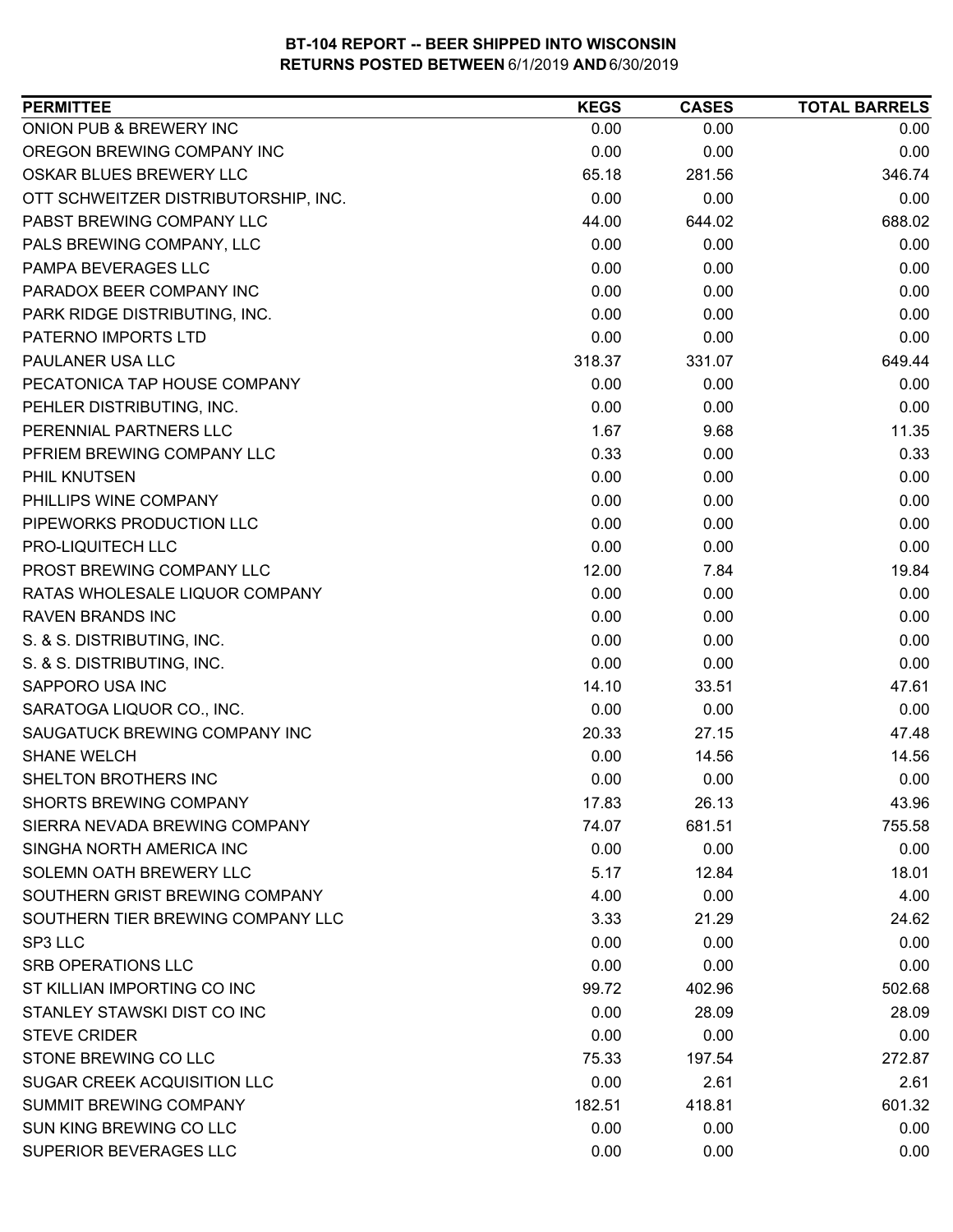| <b>PERMITTEE</b>                        | <b>KEGS</b> | <b>CASES</b> | <b>TOTAL BARRELS</b> |
|-----------------------------------------|-------------|--------------|----------------------|
| SURLY BREWING COMPANY                   | 218.67      | 360.54       | 579.21               |
| <b>SURVILLE ENTERPRISES CORP</b>        | 0.00        | 0.00         | 0.00                 |
| <b>SYLWESTER KOLAKOWSKI</b>             | 0.00        | 0.00         | 0.00                 |
| TABLEBLUFF BREWING CO INC               | 0.00        | 0.00         | 0.00                 |
| <b>TERRAPIN BEER COMPANY LLC</b>        | 365.34      | 616.90       | 982.24               |
| THE BROOKLYN BREWERY CORPORATION        | 0.00        | 0.00         | 0.00                 |
| THE BRUERY LLC                          | 3.33        | 9.67         | 13.00                |
| THE CHURCH STREET BREWING COMPANY LLC   | 0.00        | 0.00         | 0.00                 |
| THE GAMBRINUS COMPANY                   | 97.50       | 194.21       | 291.71               |
| THE GREAT LAKES BREWING CO              | 102.01      | 133.60       | 235.61               |
| THE R.S. LIPMAN COMPANY                 | 0.00        | 0.00         | 0.00                 |
| THE TRI CITY BREWING COMPANY            | 0.00        | 0.00         | 0.00                 |
| THOMAS A DORAIRAJ                       | 0.00        | 0.00         | 0.00                 |
| THREE FLOYDS BREWING LLC                | 482.61      | 689.35       | 1,171.96             |
| TIGHTHEAD BREWING COMPANY               | 0.00        | 0.00         | 0.00                 |
| <b>TODD FYTEN</b>                       | 0.00        | 0.00         | 0.00                 |
| <b>TOPPLING GOLIATH INC</b>             | 242.50      | 162.57       | 405.07               |
| <b>TORI-VERDI GROUP LLC</b>             | 0.00        | 0.00         | 0.00                 |
| TRIANGLE DISTRIBUTING COMPANY, INC.     | 0.00        | 0.00         | 0.00                 |
| TROIKA BREWING COMPANY LLC              | 0.00        | 0.00         | 0.00                 |
| <b>TRUCKEE CRAFT BREWING</b>            | 0.00        | 0.00         | 0.00                 |
| TWO BEERS BREWING CO LLC                | 0.00        | 0.00         | 0.00                 |
| TWO BROTHERS BREWING COMPANY            | 2.00        | 4.35         | 6.35                 |
| UINTA BREWING COMPANY                   | 0.00        | 0.00         | 0.00                 |
| UNE ANNEE BREWERY LLC                   | 0.00        | 0.00         | 0.00                 |
| UNITED STATES BEVERAGE LLC              | 5.13        | 23.00        | 28.13                |
| UNITED STATES DISTILLED PRODUCTS CO.    | 368.14      | 0.00         | 368.14               |
| UNITY VIBRATION LIVING KOMBUCHA TEA LLC | 0.00        | 5.22         | 5.22                 |
| UPLAND BREWING COMPANY INC              | 19.66       | 32.69        | 52.35                |
| URBAN CHESTNUT BREWING CO INC           | 0.39        | 0.00         | 0.39                 |
| VINO.COM LLC                            | 199.32      | 195.91       | 395.23               |
| WARSTEINER IMPORTERS AGENCY INC         | 0.00        | 21.95        | 21.95                |
| <b>WDI LLC</b>                          | 0.00        | 0.00         | 0.00                 |
| <b>WDI LLC</b>                          | 0.00        | 0.00         | 0.00                 |
| <b>WEIN BAUER INC</b>                   | 0.00        | 0.00         | 0.00                 |
| <b>WETTEN IMPORTERS INC</b>             | 0.00        | 19.24        | 19.24                |
| WEYERBACHER BREWING CO INC              | 0.00        | 0.00         | 0.00                 |
| <b>WHINER BREWERY LLC</b>               | 2.50        | 7.91         | 10.41                |
| <b>WICKED RIVER BREWERY LLC</b>         | 0.00        | 0.00         | 0.00                 |
| WILD MIND ARTISAN ALES LLC              | 0.00        | 0.00         | 0.00                 |
| WIN IT TOO INC                          | 23.00       | 16.08        | 39.08                |
| <b>WINERY EXCHANGE, INC.</b>            | 0.00        | 21.77        | 21.77                |
| WISCONSIN DISTRIBUTORS EAST LLC         | 0.00        | 0.00         | 0.00                 |
| WISCONSIN DISTRIBUTORS NORTH LLC        | 0.00        | 0.00         | 0.00                 |
| WISCONSIN DISTRIBUTORS SOUTH LLC        | 0.00        | 0.00         | 0.00                 |